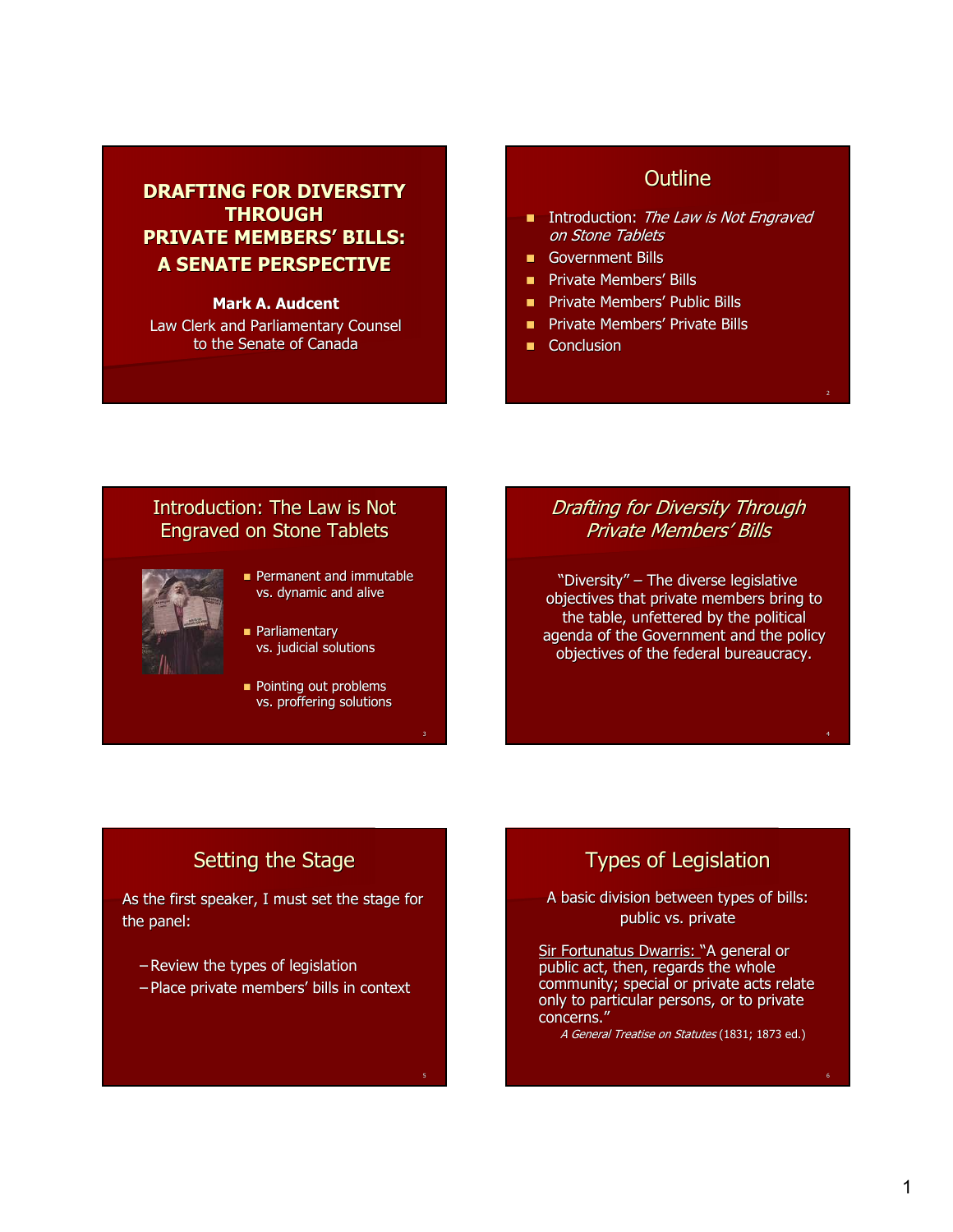## Types of Legislation, cont'd.

Maxwell: "Modern statutes are either public or private, a public Act (which may be either general, or local or personal, according to the extent of its application) being one which relates to some matter of public policy, while a private Act relates to the affairs of some individual or body in a matter which is not of public concern."

Maxwell on the Interpretation of Statutes (1875; 12th ed. 1969) (1875; 12th ed. 1969)

# Types of Legislation, cont'd.

Driedger: "Bills are either public, private, or local, although the distinction is not always clear. Loosely defined, a public bill is one that relates to matters of general application; a private bill is intended to confer special powers or privileges on a particular person or group of persons; a local bill relates to a particular area rather than the whole community. Local bills are usually private bills and the two are grouped together as 'local and private bills'."

"The Preparation of Legislation" (1953) 31 Canadian Bar Review

### Modern Categorization of Bills from a Parliamentary Perspective

### Based on procedural considerations:

- **Public Bills** (sponsored by Government or private members):
	- Government Bills
	- Private Members' Public Bills ("Private Members' Bills")
- **Private Bills** (only sponsored by private members):
	- Private Members' Private Bills ("Private Bills")

### Modern Categorization, cont'd.

"There are two kinds of public bills. Those introduced by the Government are called 'government bills' and those introduced by 'government bills' and those introduced by private members are called 'private members' bills'. It is the government bills that take up the greatest amount of parliamentary time. Time limitation and complicated procedures are two reasons why few private members' public bills, in proportion to the number introduced, are ever enacted into law."

10 Raymond L. du Plessis, "Parliament in Action: The Law<br>Making Process", Office of the Law Clerk and Parliamentary<br>Counsel, Senate of Canada, May 1978<br>Crevised October 1991)

# Categorization of Bills Cont'd…

- Senate bills ("S-bills") vs. House of bills") vs. House of Commons bills ("C-bills")
- Nomenclature: Nomenclature:
	- S2 to S 200 for Government bills
	- -S 201 to S- 1000 for private members' bills
	- **-S** 1001 and on for private bills

(The same applies in the House of Commons) (The same applies in the House of Commons)

Government Bills Government Bills

### **Volume: Volume:**

- generally make up about 90% of the legislation that is presented for royal assent

### **Origin:**

- same client: the Government of the day
- different drafter from Private Members' Private Members' Bills: Government bills were drafted in Parliament in the 19<sup>th</sup> century, but are<br>drafted in the Executive Government today

7

9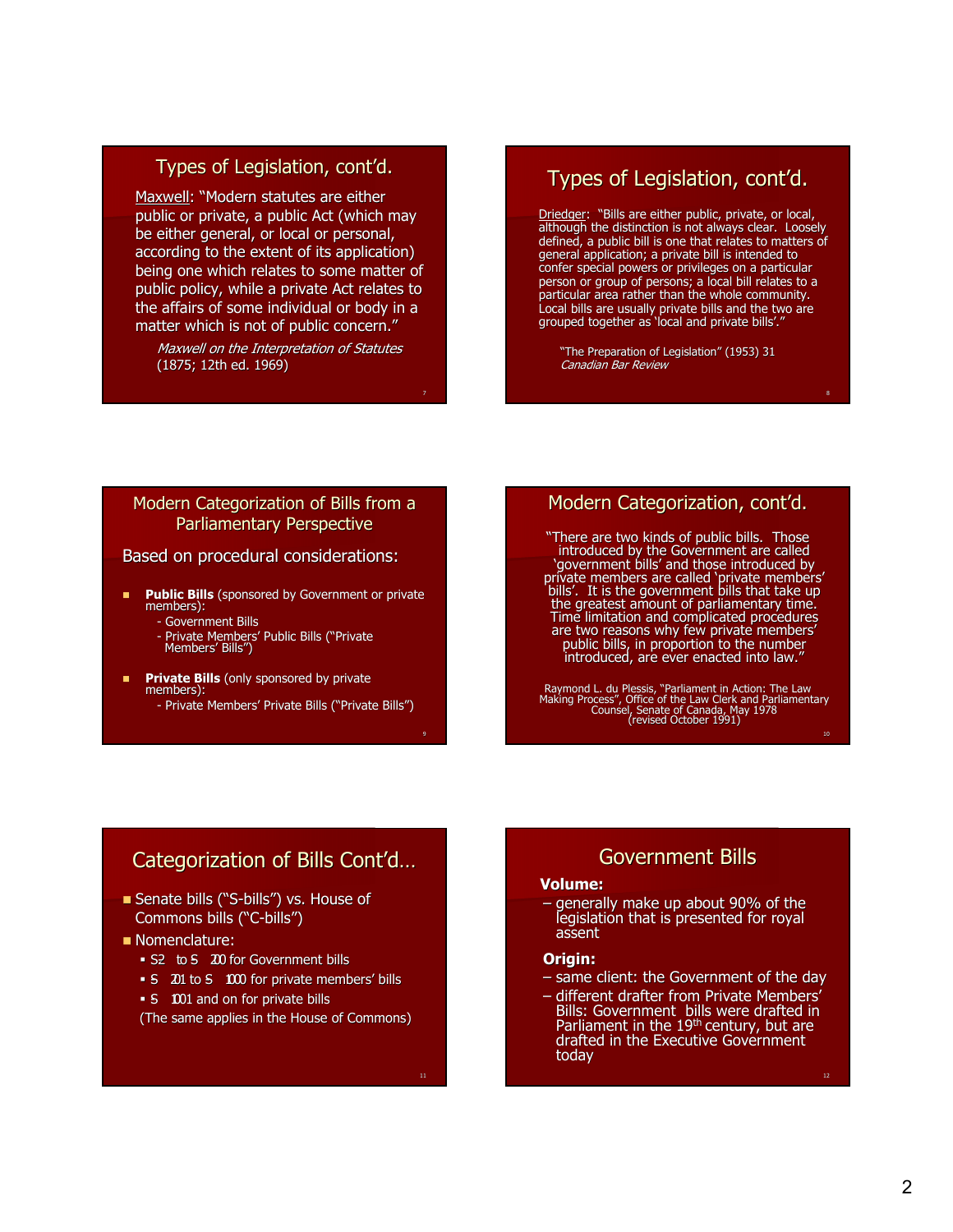# Government Bills, cont'd.

### **Procedure:**

- $-$  treated separately from other public bills, once introduced
- given procedural priority by the Rules of the Senate and the Standing Orders of the House of Commons

13

17

# Government Bills cont'd…

- Constraints on introducing Government Constraints Government bills in the Senate
	- Constitutional ("money bills") Constitutional ("money bills")
	- $-$  Political (Ministers sit in the House of Commons)
- Why introduce a Government bill in the Senate?
	- Timing
	- Workload

# Private Members' Bills Private Members' Bills

Recall: Private Members' Public Bills vs. Private Members' Private Bills

Distinction important to both parliamentary procedure (during the enactment process) and to judicial interpretation (following enactment)

# Private Members' Bills cont'd…

- **Function: the whistle on a kettle**
- Origin: usually drafted in Parliament
- Variable intended results: negotiation; debate; enactment

## Other Characteristics of Private Member's Bills

Public or private, all Senate private members' bills must:

- $-$  be within the legislative authority of Parliament:
- comply with the *Canadian Bill of Rights*;
- comply with the *Canadian Charter of Rights* and Freedoms
- $-$  not be a money bill;
- $-$  observe federal legislative drafting conventions; and
- $-$  comply with parliamentary practice

## Considerations Often Discussed Considerations Often Discussed Between Parliamentary Counsel and the Sponsor

- 1. Would public support be useful, and how can it be created and demonstrated?
- 2. Who will be the witnesses on the bill? Are witnesses available to defend the basic policy considerations of the bill? Are the witnesses in full support of the draft bill without reservations? Have the witnesses committed in writing?

14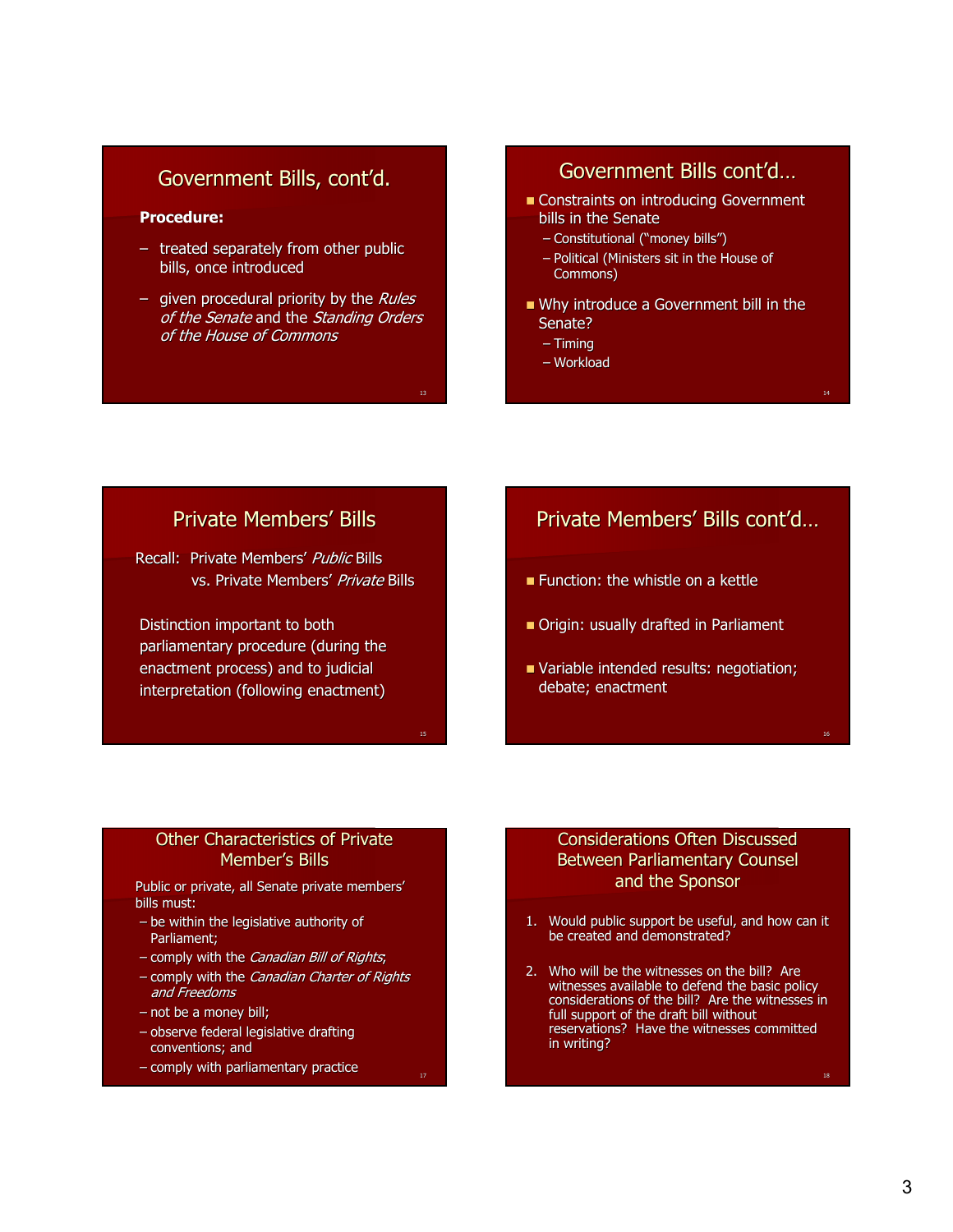# Considerations, cont'd.

- 3. Who might oppose the bill and how can they be neutralized? (non partisan)
- 4. What position will the Government take, and how can it be persuaded to support the bill?

# Considerations, cont'd.

- 5. What parliamentary allies are needed? What parliamentary allies are available? Should support for the bill be multi-patisan? Are there specialty caucuses with a particular interest?
- 6. Is a communications plan needed? What is the timing and what are its elements? Who will manage the media? Are both official language communities being served?

20

24

# Considerations, cont'd.

- 7. Are resources needed to promote the bill and are the resources available?
- 8. Who in Parliament needs to be notified and when?

# Considerations, cont'd.

- 9. To which committee should the bill be referred?
- 10. Who will sponsor and manage the bill in the other House?

## Recent Senate Successes

- Recent times have seen a growth in both the number and complexity of private members' bills, and Senators have had significant success with them (see tables at end of paper)
- Success is not only measured by enactment; it may take the form of significant nonlegislative changes in Government policy

e.g. Youth and Tobacco

- **Bill S-13** (36<sup>th</sup>, 1<sup>st</sup>), the *Tobacco Industry Responsibility Act* Senator Kenny
	- introduced February 1998 for establishment of introduced February 1998 for establishment \$120M per year Canadian Ant<del>i</del> Smoking Youth<br>Foundation funded by a 50¢ levy per carton
	- passed by Senate; died in House of Commons after being ruled procedurally out of order
- $\blacksquare$  Bill S-20 (36<sup>th</sup>, 2<sup>nd</sup>), *Tobacco Youth* Protection Act
	- new and improved version of Bill  $S$   $B$
	- passed by Senate on October 5, 2000; 2000; Parliament was dissolved 18 days later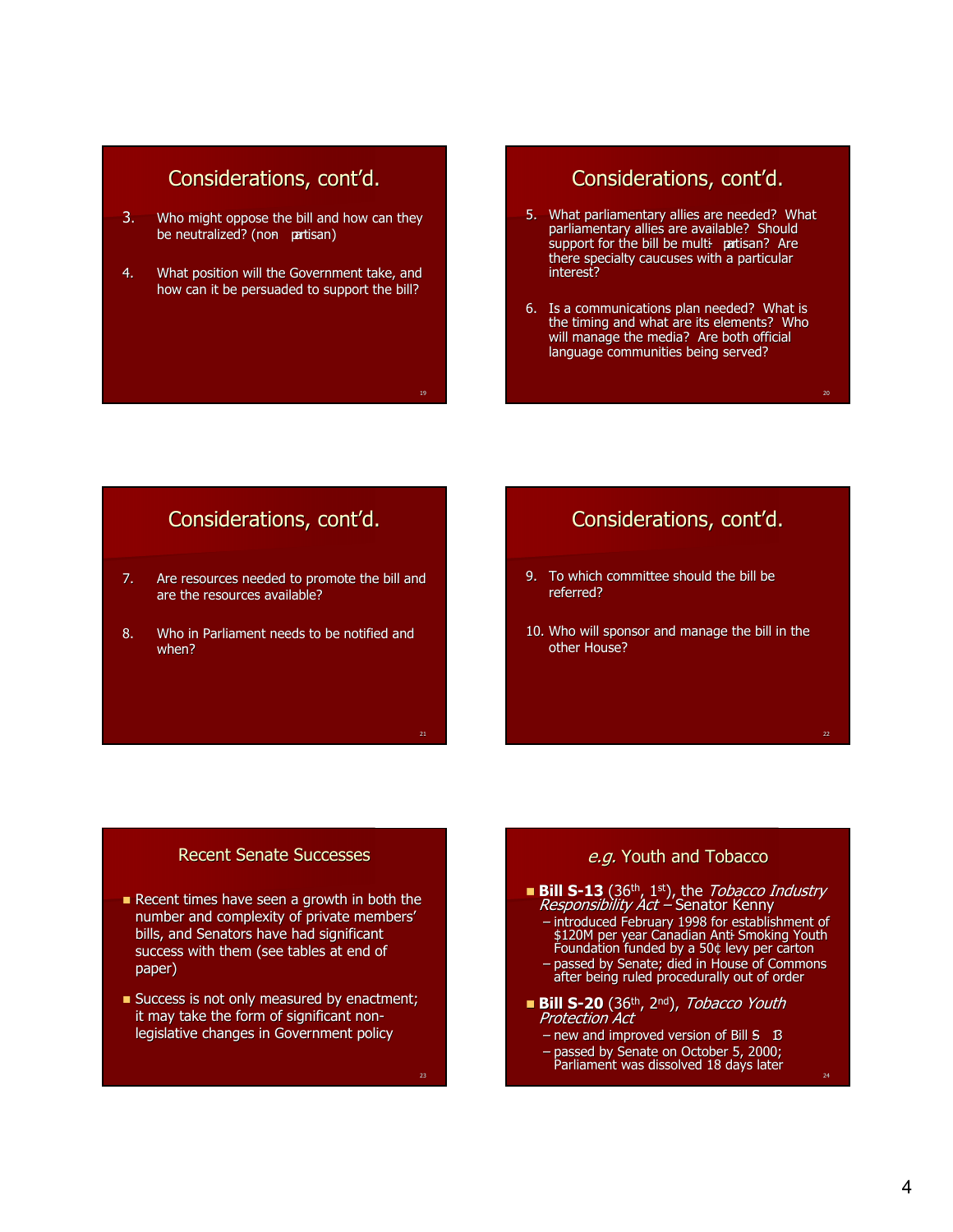### Youth and Tobacco, cont'd. Youth and Tobacco, cont'd.

- $\blacksquare$  **Bill S-15** (37<sup>th</sup>, 1<sup>st</sup>), *Tobacco Youth Protection* Act – Senator Kenny
	- introduced February 2001
	- passed by Senate on May 15, 2001; adverse
	- Speaker's ruling in House of Commons on June 12, 2001 and withdrawn
- $\blacksquare$  Initiative reputed to have created enormous divisions within national Government caucus
- Bill credited with having forced the Government to introduce its own anti- youth smoking initiative

25

### e.g. Whistleblowing

#### **Bill S-6** (37<sup>th</sup>, 1<sup>st</sup>), Public Service Whistle-blowing Act – Senator Kinsella

- introduced on January 31, 2001; never enacted but credited with influencing Government policy
- in June 2001, the Government announced the Policy on the Internal Disclosure of Information Concerning Wrongdoing<br>Internal Disclosure of Information Concerning Wrongdoing<br>in the Workplace
	- policy allowed public servants to bring forward<br>information concerning wrongdoing (*e.g. misuse* of public<br>funds, a breach of the *Values and Ethics Code for the<br>Public* Service) internally within their department
	- policy also created Public Service Integrity Officer to act<br>as external neutral third-party to review and investigate<br>disclosures from employees who believe that their issues cannot be disclosed within own department, or raised<br>their disclosure issues in good faith through the<br>departmental mechanisms but believe that disclosure was not appropriately addressed was not appropriately addressed

### e.g. Census Statistics

An Act to amend the Statistics Act and the National Archives of Canada Act (census records) – Senator Milne

- **Bill S-15** (36<sup>th</sup>, 2<sup>nd</sup>): designed to remove a legal<br>ambiguity that would to open up access to census records while protecting privacy rights; died after first reading
- **Bill S-12** (37th, 1st): introduced February 7, 2001; ): 7, 2001; died again on order paper before third reading

An Act to amend the Statistics Act – Government Bill

- **Bill S-13** (37th, 2nd): introduced February 5, 2003; ): introduced February 5, 2003; died on order paper
- $27$ **Bill S-18** (38<sup>th</sup>, 1<sup>st</sup>): introduced November 2, 2004;<br>passed by Senate on April 20, 2005 and enacted on June 29, 2005

## e.g. Citizenship

- **Bill S-2** (38<sup>th</sup>, 1<sup>st</sup>), An Act to amend the Citizenship Act – Senator Kinsella
	- $-$  enables persons who lost their citizenship as children as a result of their parents' actions to re acquire Canadian citizenship by not requiring such persons to reside in Canada for a year as permanent residents before applying for citizenship

 $28$ 

– royal assent May 5, 2005

### e.g. Official Languages

**Bill S-3** (38<sup>th</sup>, 1<sup>st</sup>), An Act to amend the Official Languages Act (promotion of English and French) – Senator Gauthier

- $-$  enhances the enforceability of the Government of Canada's obligation Government of Canada's obligation under Part VII of the Act
- royal assent on November 25, 2005

# Private Members' Private Bills

- $\blacksquare$  Approximately 3% of bills considered by the Senate are private bills.
- $\blacksquare$  By parliamentary practice, the Senate has a special role to play in their preparation and enactment.
- While private bills are traditionally distinguished from public bills by referring to their content, the need to distinguish them rarely gives rise to difficulties.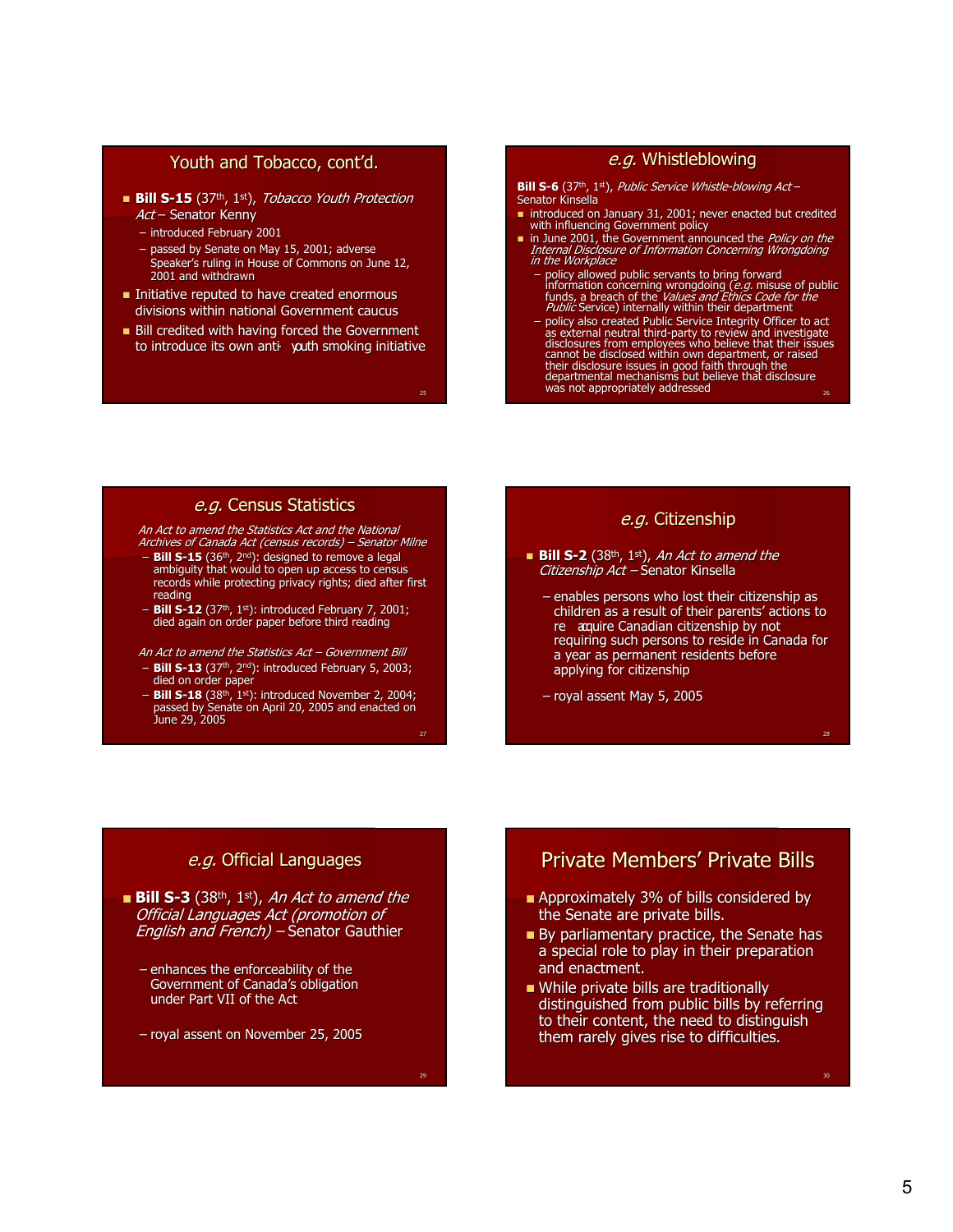## Private Bills, cont'd.

- $\blacksquare$  All Government bills are considered to be public bills regardless of content; they are public bills by virtue of the very fact that the Government sponsors them.
	- –e.g. An Act to incorporate the Jules and An incorporate the Jules and Paul-Émile Leger Foundation (S.C. 1980- 81-82-83, c. 85), introduced by the<br>Government.
	- *e.g.* the amendment to the *Judges Act*,<br>specifically designed to accommodate the career of Madam Justice Louise Arbour on the international stage.

31

33

35

## Private Bills, cont'd.

- 1. <u>Origins of a Private Bill</u>: a private : a private : a private member's private bill is the initiative of a private person, while a private member's public bill is the initiative of a parliamentarian
- 2. Role of the Sponsoring Senator: facilitator and gatekeeper (private members' private bills) vs. promoter (private members' public bills) (private members' public bills)

### Private Bills, cont'd.

3. There are legal differences in the application and interpretation of private Acts.

**9.** No provision in a private Act affects the rights of any person, except as therein mentioned or referred to. Interpretation Act, R.S., c. I-23, s. 9.

### Private Bills, cont'd.

- **Common Law: Private Acts must be specially pleaded, and this remains the rule unless the Act the rule unless the Act the rule unless the Act the rule unless the Act the rule unless the Act the rule unless the Act of the r** itself or another Act provides otherwise.
- However, the *Canada Evidence Act* provides:

**18.** Judicial notice shall be taken of all Acts of Parliament, public or private, without being specially pleaded. R.S., c.  $E$  10, s. 18.

# Private Bills, cont'd.

**Interpretation: Rule of strict construction** (the *contra preferentem* rule)

"So far as persons not concerned in the Act are concerned, the Act is read strictly against the promoters; so far as the promoters themselves are concerned it is read as a contract between them and is to be construed accordingly."

Harper v. Hedges (1924), 93 L.J.K.B. 116 at 117 per Scrutton J.  $\mathsf{per}$  Scrutton J. J. J. Scrutton J. J. Scrutton J. J. Scrutton J. Scrutton J. Scrutton J. J. Scrutton J. J. Scrutton J. J. Scrutton J. J. Scrutton J. J. Scrutton J. J. Scrutton J. Scrutton J. Scrutton J. Scrutton J. Sc

### Historical Trend

- $\blacksquare$  The decline in the volume of private legislation since Confederation due to the enactment of statutes of general application obviated to a large extent the need for private bills.
	- e.g. The *Canada Corporations Act* and the Canada Business Corporations Act obviate to a large extent the need for new incorporations by private Act.
	- e.g. The Divorce Act obviates the need for individual divorces by private Act.

32

.<br>24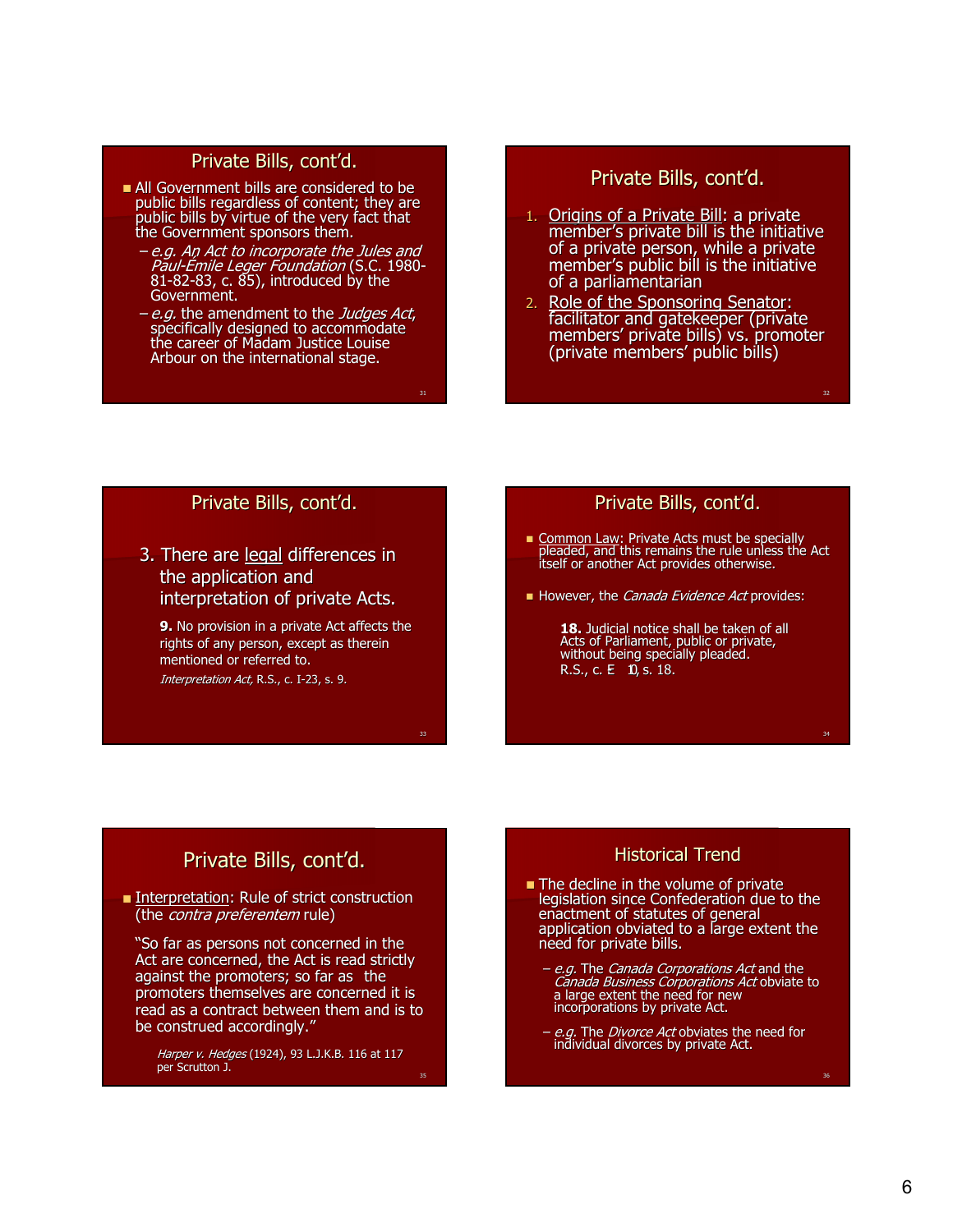# Historical Trend, cont'd.

 $\blacksquare$  The decrease in the importance of private legislation, coupled with an increase in the time allocated by the House of Commons to Government business, has had the effect of transferring the primary responsibility for dealing with private bills from the House of Commons to the Senate.

37

39

41

## Historical Trend, cont'd.

- Moreover, the fee for a private bill was raised to \$500 in the House of Commons in 1932, but remained at \$200 in the Senate.
- However, as late as 1968, E. Russell Hopkins, the Law Clerk of the Senate, was able to comment: comment:

"Occasionally, a private bill is still introduced "Occasionally, bill is introduced in the Commons where political opposition is expected: this enables the sponsors to take advantage of the extra hours allotted for the consideration of private members' business in the Commons in the early part of each session.'

Confederation at the Crossroads: The Canadian Constitution (Toronto: McClelland, 1968)

## Private Bills Today

- The unwavering parliamentary practice is for private bills to originate in the Senate, and officials of the House of Commons now refer potential petitioners to the Office of the Senate Law Clerk and Parliamentary Counsel.
- **The petitioner must select a sponsoring Senator,** and eventually a sponsor in the House of Commons.
- It is usual to select sponsors from different parties in order to point to the non partisan nature of the bill.

### Private Bills Today, cont'd.

- $I$  It is the practice to discourage all petitions for private bills that are not necessary.
- **Potential scope of private Acts include banks,** boards of trade, bridges, harbours, insurance, patents, pipelines, railway bridges and tunnels, railways, religious and charitable organizations, and trust and loan companies.
- Companies with private Acts will often prefer to Companies with private Acts will often prefer to maintain that status and resort to private legislation to amend their Acts of incorporation. (See Table 4 for a list of private Acts enacted by (See Table 4 for a list of private Acts enacted by Parliament since 1980)

### Drafting a Private Bill: Role of Counsel

The Role of Parliamentary Counsel:

- $-$  draft most private bills introduced in the **Senate**
- review all bills
- assist the petitioner and sponsoring Senator not only with drafting the bill but also with navigating the parliamentary process

## Drafting a Private Bill: Preambles

- $\blacksquare$  A private bill must contain a preamble that documents the key representations made to Parliament in the petition for the bill.
- The preamble identifies the petitioner and recites the need for the bill, the prayer for its enactment and the expediency of granting the prayer. prayer.
- $\blacksquare$  A preamble should be limited to a recital of facts without political posturing, conclusions of law or expressions of opinion.

40